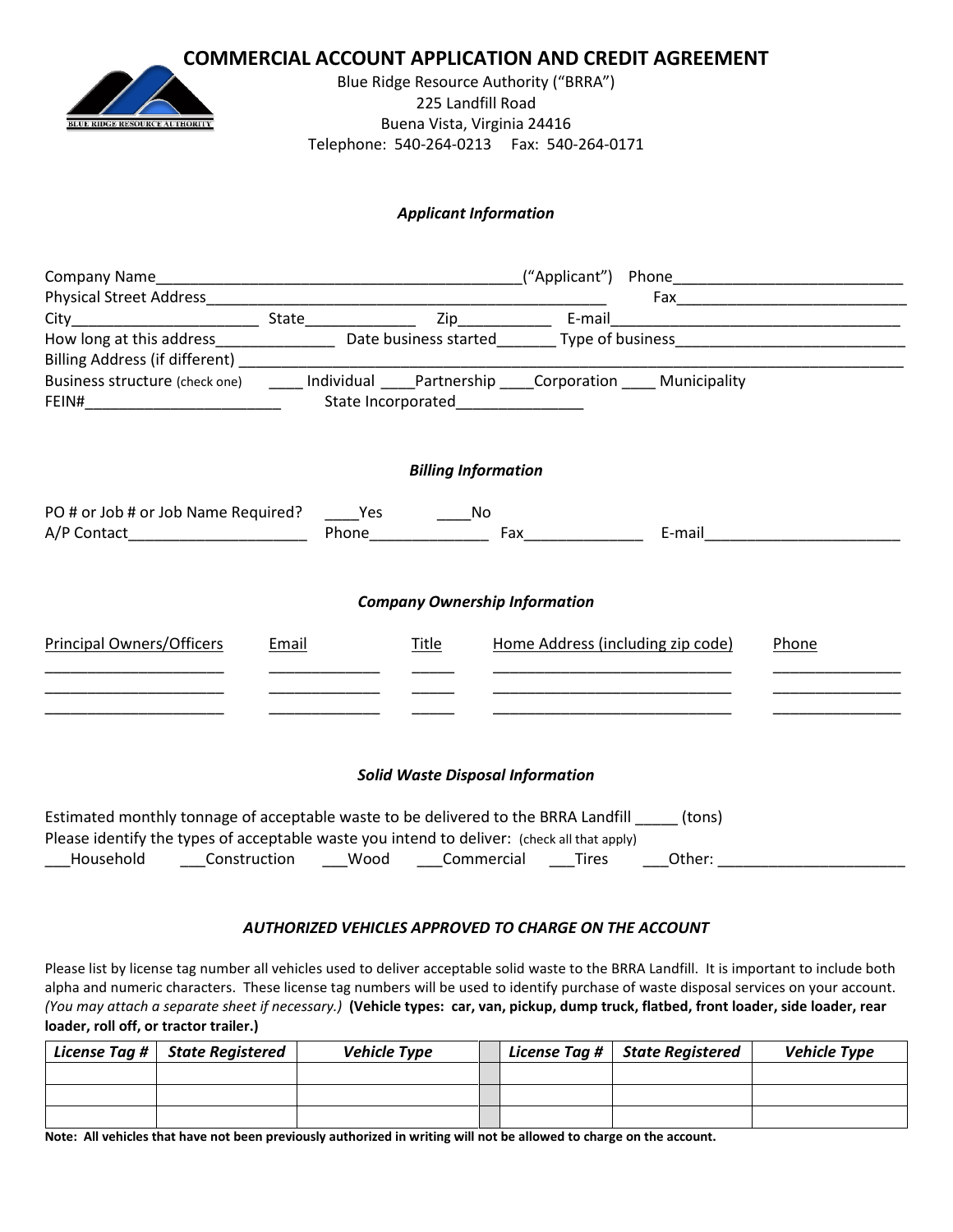#### **CREDIT AGREEMENT**

By executing this credit agreement, Applicant agrees to accept the Blue Ridge Resource Authority ("BRRA") billing system for all charges on the account and agrees to all of the terms and conditions herein. The license number and/or truck number of Applicant's vehicle(s) or those authorized by Applicant will be used to identify purchase of waste disposal services. Physical address or waste origin may be requested by BRRA at time of service. The Applicant agrees to pay any and all sums that may become payable under the published BRRA Fee Schedule or this credit agreement for waste disposal services purchased by the Applicant or by any person with apparent authority to utilize this account, unless and until BRRA is notified to the contrary in writing by the Applicant, as determined by BRRA.

Customers whose account(s) have been placed on credit hold or closed will remain on credit hold and denied access to BRRA facilities until their account(s) are paid in full including any interest and penalty charges. A delinquent credit customer, in this situation, will also not be permitted to pay cash for the privilege of discharging waste. Once accounts that are terminated have been paid in full, the account will remain on COD for a period of six (6) months. After the six-month probationary period, customers may submit a new credit application for consideration. Unauthorized or incorrect charges to this account shall be reported by the Applicant promptly. Applicant agrees that any charges not disputed as unauthorized or incorrect within twenty (20) calendar days of the charge date shall be accepted as valid charges and paid.

The Applicant hereby agrees that only acceptable waste and materials, as defined by the BRRA, shall be delivered to or accepted at BRRA facilities for disposal. All waste disposal will be charged at the published rate and is based on the waste origin. Mixed origin loads will be charged at the highest rate applicable. Applicant further agrees that the Applicant shall comply with all BRRA operating procedures and any applicable law or regulation and that Applicant shall defend, indemnify, and hold BRRA, its officers, agents, and employees harmless from Applicant's negligence or violation of any procedure, law, policy, or regulation. The validity, interpretation, and performance of this Agreement shall be governed by and construed in accordance with Virginia law applicable to contracts to be performed in Virginia, without giving effect to Virginia conflict of law or choice of law rules. Every action brought under or related to this credit agreement shall be brought in a Virginia court of competent jurisdiction in the County of Rockbridge. The undersigned individual executing on behalf of Applicant certifies that completion and signature of this application is authorized and that all information contained herein is true and correct.

| For Office Use Only:                 |                             |  |
|--------------------------------------|-----------------------------|--|
|                                      |                             |  |
|                                      |                             |  |
| <b>Account Number</b> Account Number | Electronically Filed $\Box$ |  |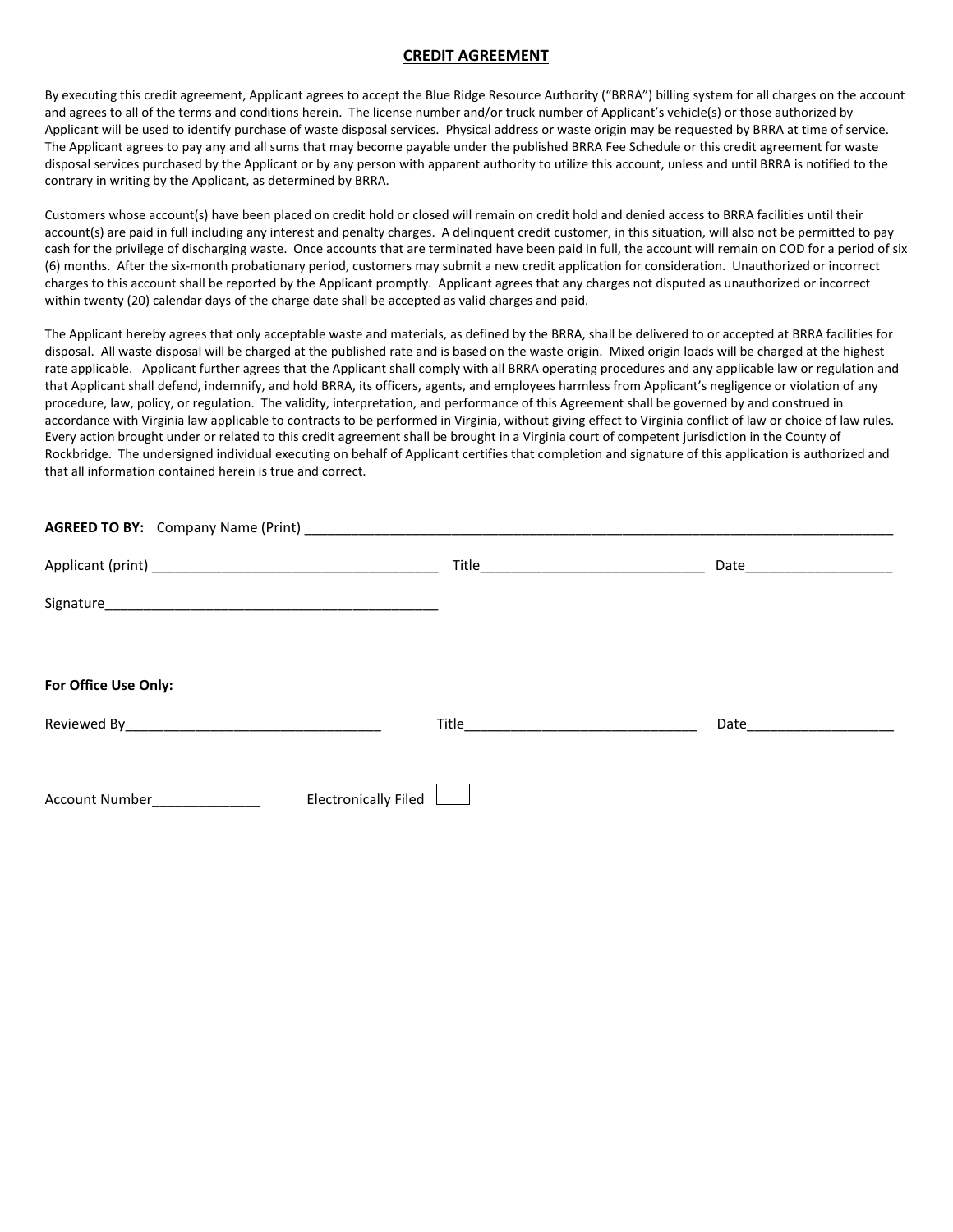

-------

## **DESIGNATED HAULER AUTHORIZATION**

Blue Ridge Resource Authority ("BRRA") 225 Landfill Road Buena Vista, Virginia 24416 Telephone: 540-264-0213 Fax: 540-264-0171

### *Account Holder Information*

| <b>Physical Street Address</b>       |  | Fax and the contract of the contract of the contract of the contract of the contract of the contract of the contract of the contract of the contract of the contract of the contract of the contract of the contract of the co |  |                                                                                                                |  |  |
|--------------------------------------|--|--------------------------------------------------------------------------------------------------------------------------------------------------------------------------------------------------------------------------------|--|----------------------------------------------------------------------------------------------------------------|--|--|
|                                      |  | Zip and the set of the set of the set of the set of the set of the set of the set of the set of the set of the                                                                                                                 |  | E-mail and the contract of the contract of the contract of the contract of the contract of the contract of the |  |  |
| <b>Designated Hauler Information</b> |  |                                                                                                                                                                                                                                |  |                                                                                                                |  |  |

| <b>Company Name</b>            |       |     | ("Designee") Phone |     |
|--------------------------------|-------|-----|--------------------|-----|
| <b>Physical Street Address</b> |       |     |                    | ⊦ax |
| City                           | State | Zin | E-mail             |     |

Please list by license tag number all vehicles used to deliver acceptable solid waste to the BRRA Landfill. It is important to include both alpha and numeric characters. These license tag numbers will be used to identify purchase of waste disposal services on your account. *(You may attach a separate sheet if necessary.)* **(Vehicle types: car, van, pickup, dump truck, flatbed, front loader, side loader, rear loader, roll off, or tractor trailer.)**

| <b>License Tag #</b> | State Registered | <b>Vehicle Type</b> | License Tag # | <b>State Registered</b> | <b>Vehicle Type</b> |
|----------------------|------------------|---------------------|---------------|-------------------------|---------------------|
|                      |                  |                     |               |                         |                     |
|                      |                  |                     |               |                         |                     |
|                      |                  |                     |               |                         |                     |

.....................

*The undersigned authorizes the above listed Designated Hauler to deliver Acceptable Waste to the BRRA on behalf of the account holder. Please refer to the Amended and Restated Regional Solid Waste Disposal and Members Use Agreement that can be found at:* [http://www.rockbridgecountyva.gov/DocumentCenter/View/1465.](http://www.rockbridgecountyva.gov/DocumentCenter/View/1465)

Signature

Applicant \_\_\_\_\_\_\_\_\_\_\_\_\_\_\_\_\_\_\_\_\_\_\_\_\_\_\_\_\_ Title \_\_\_\_\_\_\_\_\_\_\_\_\_\_\_\_\_\_\_\_\_\_\_\_\_\_\_\_\_\_\_\_\_

Name \_\_\_\_\_\_\_\_\_\_\_\_\_\_\_\_\_\_\_\_\_\_\_\_\_\_\_\_\_\_\_\_ Date \_\_\_\_\_\_\_\_\_\_\_\_\_\_\_\_\_\_\_\_\_\_\_\_\_\_\_\_\_\_\_\_\_

Print